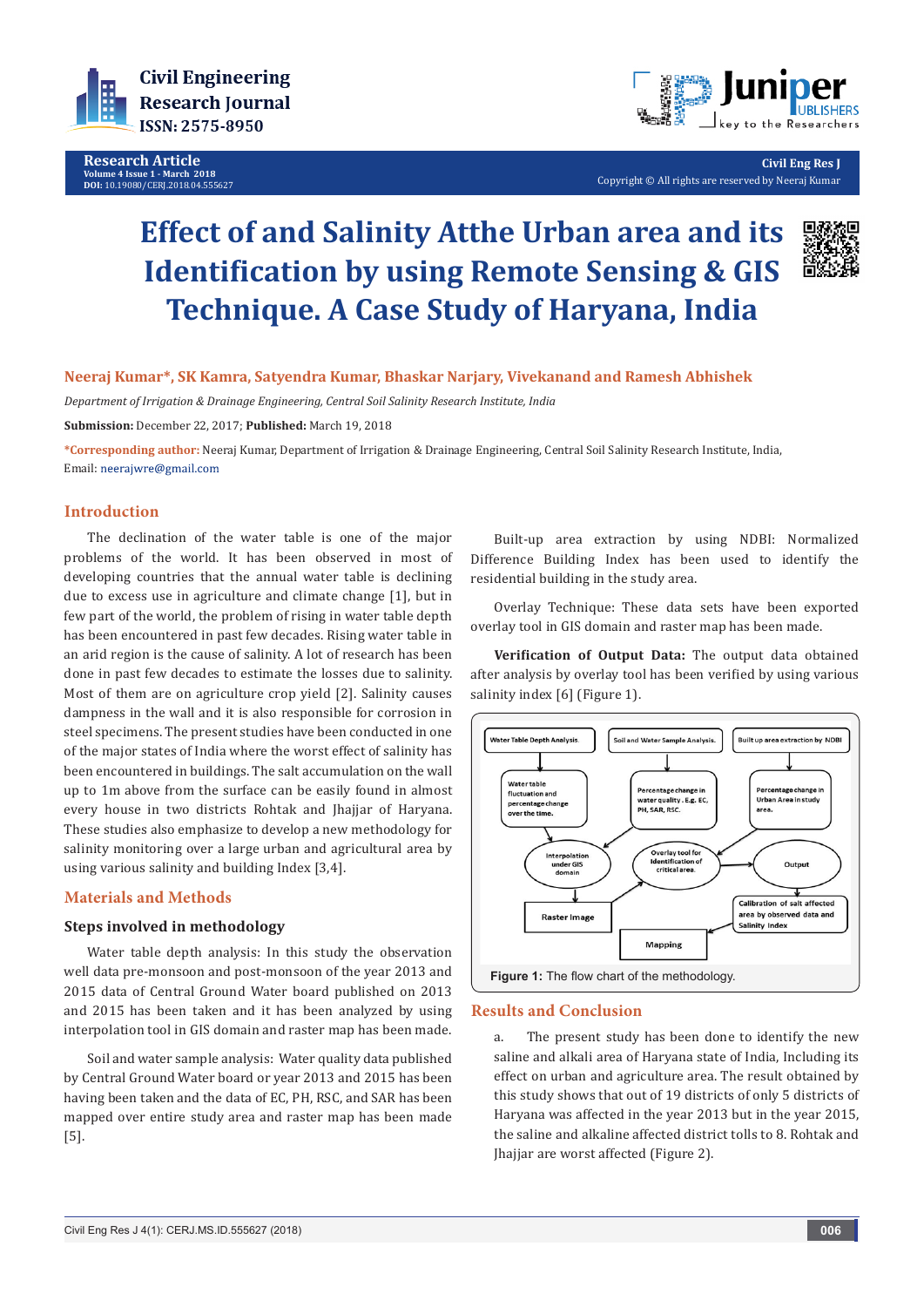

- b. Remote sensing and GIS tool can be used to identify the salt-affected land and also the estimation of sodium hazard at urban area (Figure 3).
- c. Remote Sensing indexes are very useful to detect salt affected area.
- d. This technique can be used in almost all over the globe.



#### **References**

- 1. [Ashutosh M \(2017\) Changing Temperature and Rainfall Patterns of Ut](https://juniperpublishers.com/ijesnr/pdf/IJESNR.MS.ID.555716.pdf)[tarakhand. Int J Environ Sci Nat Res 7\(4\): 555716.](https://juniperpublishers.com/ijesnr/pdf/IJESNR.MS.ID.555716.pdf)
- 2. [Wenbo Li, Qing Li \(2017\) Effect of Environmental Salt Stress on Plants](https://juniperpublishers.com/ijesnr/pdf/IJESNR.MS.ID.555714.pdf)  [and the Molecular Mechanism of Salt Stress Tolerance. Int J Environ Sci](https://juniperpublishers.com/ijesnr/pdf/IJESNR.MS.ID.555714.pdf)  [Nat Res 7\(3\): 555714.](https://juniperpublishers.com/ijesnr/pdf/IJESNR.MS.ID.555714.pdf)
- 3. [Zha Y, Gao J, Ni S \(2013\) Use of normalized difference built-up index](https://www.tandfonline.com/doi/abs/10.1080/01431160304987?journalCode=tres20)  [in automatically mapping urban areas from TM imagery. International](https://www.tandfonline.com/doi/abs/10.1080/01431160304987?journalCode=tres20)  [Journal of Remote Sensing 24\(3\): 583-594.](https://www.tandfonline.com/doi/abs/10.1080/01431160304987?journalCode=tres20)
- 4. [Xu H \(2007\) Extraction of urban built-up land features from Landsat](https://pdfs.semanticscholar.org/eb34/a581daf219fc05bea58ab496a2b576310b3f.pdf)  [imagery using a the maticoriented index combination technique. Pho](https://pdfs.semanticscholar.org/eb34/a581daf219fc05bea58ab496a2b576310b3f.pdf)[togrammetric Engineering & Remote Sensing 73\(12\): 1381-1391.](https://pdfs.semanticscholar.org/eb34/a581daf219fc05bea58ab496a2b576310b3f.pdf)
- 5. Anand AV (2013) Central Ground Water Board Ministry of Water Resources, Government of India. Ground Water Brochure Nellore District, Andhra Pradesh, India.
- 6. Azabdaftari A, Sunar F (2016) Soil Salinity Mapping Using Multi temporal Landsat Data. ISPRS-International Archives of the Photogrammetry, Remote Sensing and Spatial Information Sciences.
- **How to cite this article:** Neeraj K, SK Kamra, Satyendra K, Bhaskar N, Vivekanand, et al. Effect of and Salinity Atthe Urban area and its Identification by using Remote Sensing & GIS Technique. A Case Study of Haryana, India. Civil Eng Res J. 2018; 4(1): 555627.DOI: [10.19080/CERJ.2018.04.55562](http://dx.doi.org/10.19080/CERJ.2018.04.555627)7 **by using Remote Sensing & GIS Technique.** A Case Study of Haryana, India. Civi